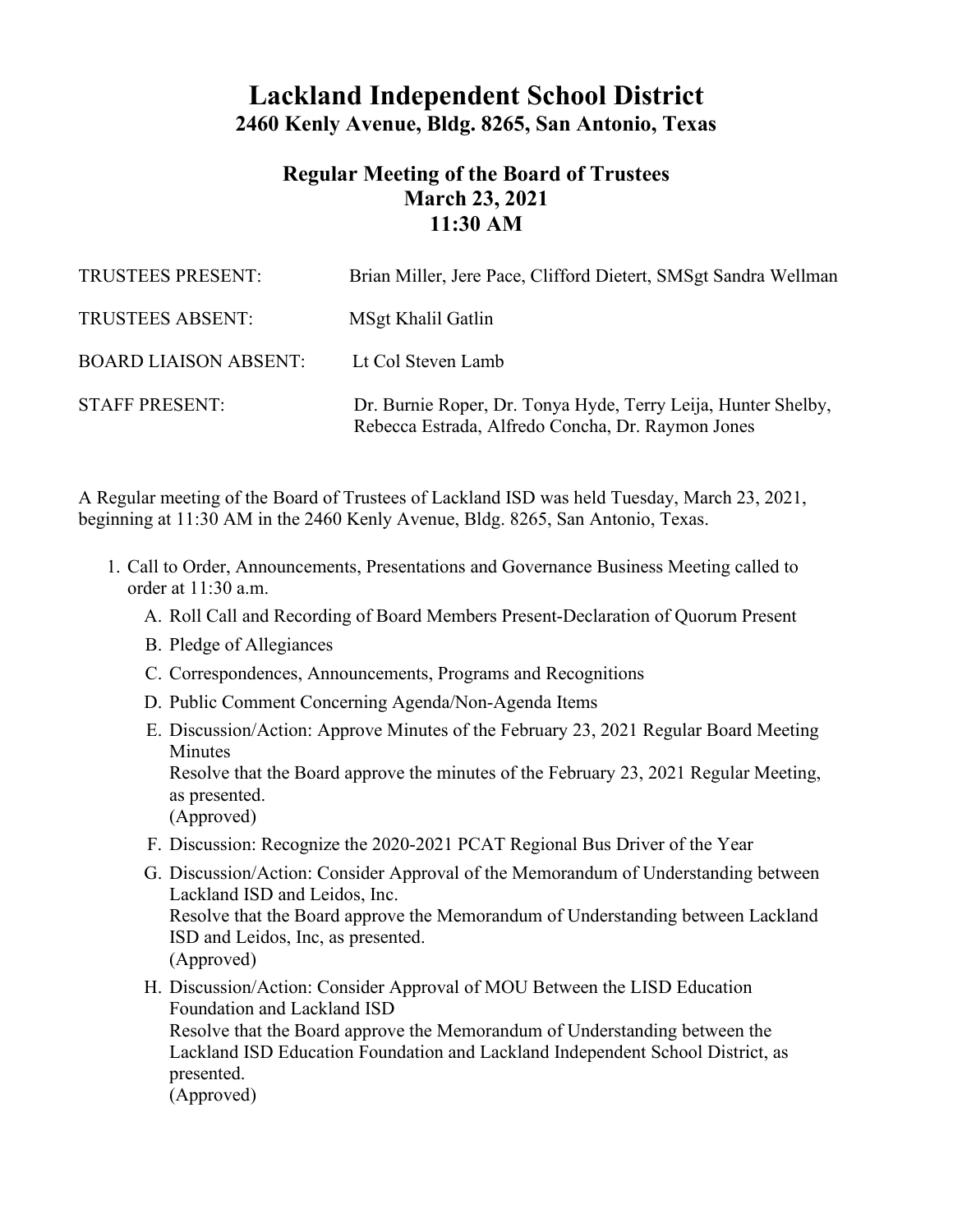I. Discussion/Action: Consider Approval of Revised LISD Board Meeting Dates for 2020-2021

Resolve that the Board approve the revised schedule for the Board Meetings for the 2020-2021 School Year, as presented. (Approved)

- 2. Curriculum and Human Resources
	- A. Discussion/Action: Consider Approval of the 2021-2022 Updated School Calendar and 2022-2023 School Calendar Resolve that the Board approve the 2021-2022 LISD School Calendar update and the 2022-2023 School Calendar, as presented. (Approved)
	- B. Discussion/Action: Consider Approval of Missed School Day Waiver for February 16- 19, 2021

Resolved that the Board approve submission of the attached missed School Day Waiver to the Texas Education Agency, as presented. (Approved)

C. Discussion/Action: Consider Approval of the First Amendment to the 2020-2025 College Preparatory Mathematics and English Language Arts Courses Memorandum of Understanding for the Texas College Bridge Program amongst Lackland ISD, Texas A&M University-San Antonio, Alamo Colleges District, and the University of Texas at San Antonio

Resolved that the Board approve the First Amendment to the 2020-2025 College Preparatory Mathematics and English Language Arts Courses Memorandum of Understanding for the Texas College Bridge Program amongst Lackland ISD, (and listed colleges and universities) Texas A&M, San Antonio, Alamo Colleges District and The University of Texas at San Antonio, as presented. (Approved)

- D. Discussion/Action: Consider Approval of the Required Cardiopulmonary Resuscitation (CPR) Instruction Waiver Resolve that the Board approve Texas Education waiver for required Cardiopulmonary Resuscitation Instruction, as presented. (Approved)
- 3. Operations
	- A. Discussion/Action: Consider Approval of 8218 HVAC Upgrade Engineering Services Fee Proposal

Resolved that the Board approve Alderson & Associates, INC. as electrical and mechanical engineer professional for the replacement of the HVAC systems in building 8218 as reflected in the engineering services fee proposal, as presented. (Approved)

## 4. Finance

- A. Discussion/Review: Review February 2021 Financial Statements (No Board Action Required)
- B. Discussion/Review: Review February 2021 Vouchers and Expenditures (No Board Action Required)
- C. Discussion/Action: Consider Approval of the Investment Quarterly Report for the 2nd Quarter, FY 2020-2021